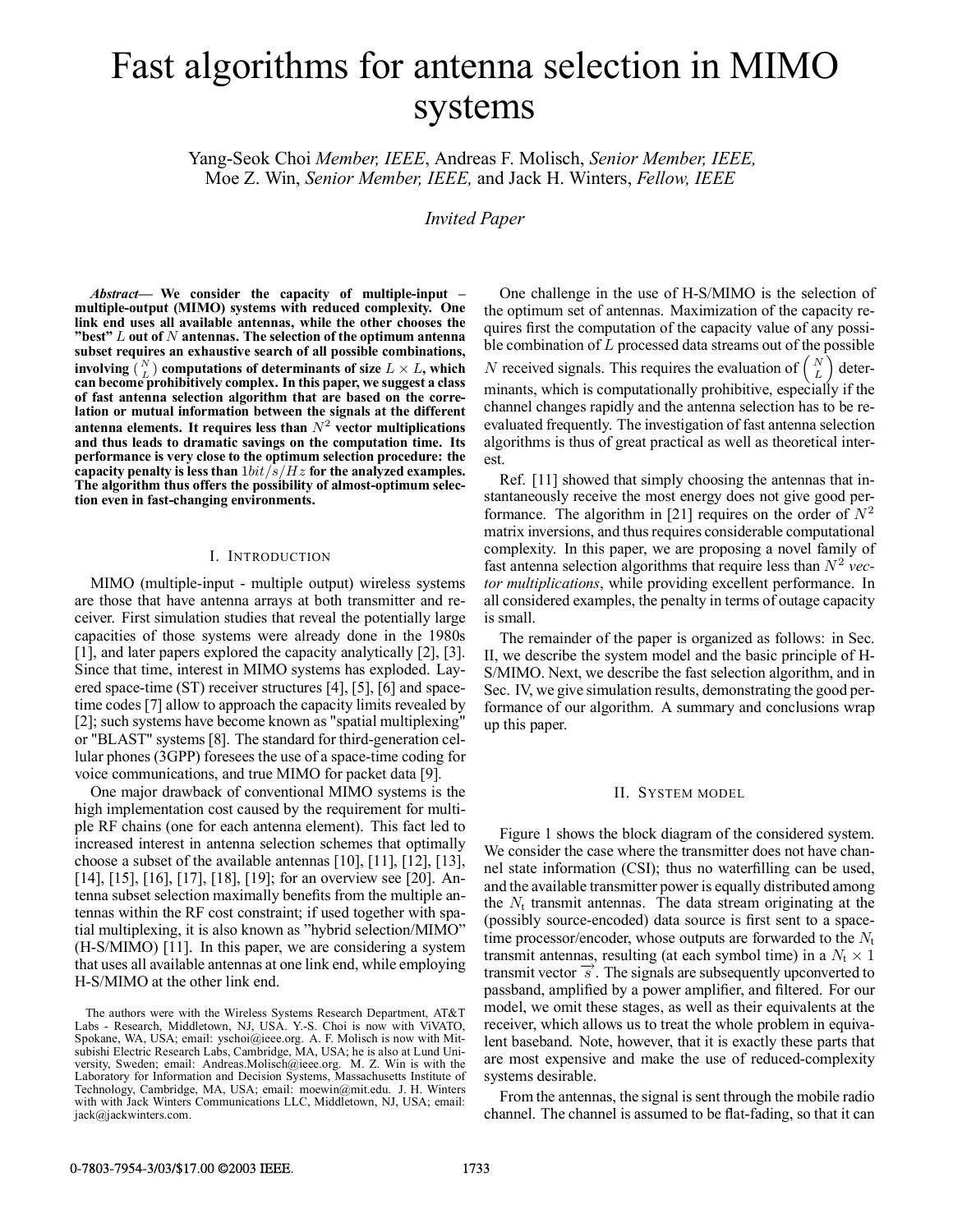

Fig. 1. Block diagram of the system

be characterised by the  $N_r \times N_t$  matrix

$$
\underline{H} = \left( \begin{array}{cccc} h_{11} & h_{12} & \dots & h_{1N_{\rm t}} \\ h_{21} & h_{22} & \dots & h_{2N_{\rm t}} \\ \vdots & \vdots & \ddots & \vdots \\ h_{N_{\rm t}1} & h_{N_{\rm t}2} & & h_{N_{\rm r}N_{\rm t}} \end{array} \right). \tag{1}
$$

so that the  $N_r \times 1$  vector  $\overrightarrow{y}$  of the receive signal can be written as

$$
\overrightarrow{y} = \underline{H}\overrightarrow{s} + \overrightarrow{n} = \overrightarrow{x} + \overrightarrow{n}
$$

where  $\vec{n}$  is the vector containing the (complex) noise samples at the receive antenna elements.

We furthermore assume that the channel has block fading with "very long" block duration  $T_{\text{block}}$ . This implies that the data within one channel realization (i.e., within  $T_{block}$ ) can be encoded with an almost ideal code that approaches the Shannon limit. Such a code could be, e.g., the combination of spacetime-processing [6] with a low-density parity check code LD-PCC [22]. It can be shown that LDPCC codes with a blocklength of 10000 approach the Shannon limit within less than 1dB [23]. Thus, each channel realization is associated with a (Shannon - AWGN) capacity value. The capacity thus becomes a random variable, rendering the concept of a "capacity cumulative distribution function" and "outage capacity" a meaningful measure [2]. In physical terms, this requires that the ratio of symbol rate to Doppler frequency of the channel must be large. In cellular systems and wireless LANs, maximum Doppler frequencies are typically on the order of 300Hz and 30Hz, respectively.

We furthermore assume for the computations that the channel is Rayleigh fading, the  $h_{ij}$  are i.i.d. zero-mean, circularly symmetric complex Gaussian random variables with unit variance, i.e., the real and imaginary part each have variance 1/2. Consequently, the power carried by each transmission channel  $(h_{ij})$ is chi-square distributed with 2 degrees of freedom. Following [2], we consider the case in which the  $h_{ij}$  are independently fading. More involved channel models are discussed, e.g., in [24], [25], [26].

At the receiver, a control algorithm (to be discussed in Sec. III) selects the best  $L_r$  of the available  $N_r$  antenna elements and downconverts their signals for further processing (note that only  $L<sub>r</sub>$  receiver chains are required). The space-time processing and encoding/decoding are assumed to be ideal so that the capacity can be achieved. We assume ideal knowledge of the channel at the receiver, so that it is always possible to select the best antennas. However, we do not assume knowledge of the channel at the transmitter.

## III. ANTENNA SELECTION ALGORITHMS

*A. Optimum antenna selection*

The capacity of a MIMO system using all antenna elements is given by [2]

$$
C_{\text{full}} = \log_2 \left[ \det \left( \underline{I}_{N_{\text{r}}} + \frac{\overline{\Gamma}}{N_{\text{t}}} \underline{H} \underline{H}^{\dagger} \right) \right],\tag{2}
$$

where  $I_N$  is the  $N_r \times N_r$  identity matrix,  $\overline{\Gamma}$  is the mean signalto-noise ratio (SNR) per receiver branch, and superscript  $\dagger$  denotes the Hermitian transpose. The receiver now selects those antennas that allow a maximization of the capacity, so that

$$
C_{\text{select}} = \max_{S(\underline{\widetilde{H}})} \left( \log_2 \left[ \det \left( \underline{I}_{L_{\text{r}}} + \frac{\overline{\Gamma}}{N_{\text{t}}} \underline{\widetilde{H}} \underline{\widetilde{H}}^{\dagger} \right) \right] \right), \quad (3)
$$

where  $\tilde{H}$  is created by deleting  $N_r - L_r$  rows from  $H$ , and  $S(\tilde{H})$ denotes the set of all possible  $\underline{\widetilde{H}}$ , whose cardinality is  $\binom{N_r}{L_r}$ .

The optimum choice of antennas requires knowledge of the complete channel matrix. This may seem to necessitate the use of  $N_r$  RF chains, which would not agree with the goal of reducing the number of RF chains in a low-complexity system. However, in a sufficiently slowly-changing environment, the antennas can be multiplexed to the  $L<sub>r</sub>$  RF chains during the training bits. This principle, which is similar in spirit to multiplexed channel sounders [27], means that a receiver chain is connected to the first antenna during the first part of the training sequence, then to the second antenna during the next part, and so on. This allows the determination of the channel state information at all  $N_r$  antenna elements. At the end of the training sequence, we pick the best  $L_r$  antennas. Thus, we only need a few more training bits instead of additional RF chains. Especially in high-data-rate systems, those additional training bits decrease the spectral efficiency in a negligible way.

## *B. Fast antenna selection*

The optimum selection of the antennas requires  $\begin{pmatrix} N \\ L \end{pmatrix}$  $\vert$  computations of determinants, and is thus rather computationally intensive. It seems thus worthwhile to investigate suboptimum algorithms with lower computational complexity. In this section, we present a family of such algorithms that results in a small SNR penalty while drastically reducing computation time.

The determinant in (3) can be written as

$$
\det\left(\underline{I}_{L_{\rm r}} + \frac{\overline{\Gamma}}{N_{\rm t}} \widetilde{H} \widetilde{H}^{\dagger}\right) = \prod_{k=1}^{r} \left(1 + \frac{\overline{\Gamma}}{N_{\rm t}} \lambda_k^2\right) \tag{4}
$$

where r is the rank of the channel matrix and  $\lambda_k$  is the singular value of  $H$ . The rank and the singular values should be maximized for the maximum capacity. Suppose there are two rows of  $\underline{H}$  which are identical. Clearly only one of these rows should be selected in  $H$ . Since these two rows carry the same information, we can delete any of these two rows without losing any information regarding the transmitted vector. In addition if they have different powers (i.e. square of the norm of the row), we select the row with the higher power. When there are no identical rows, we choose those two rows for the possible deletion whose correlation is the highest. In this manner we can have the channel matrix  $H$  whose rows are maximally uncorrelated and have maximum powers. This intuition leads to the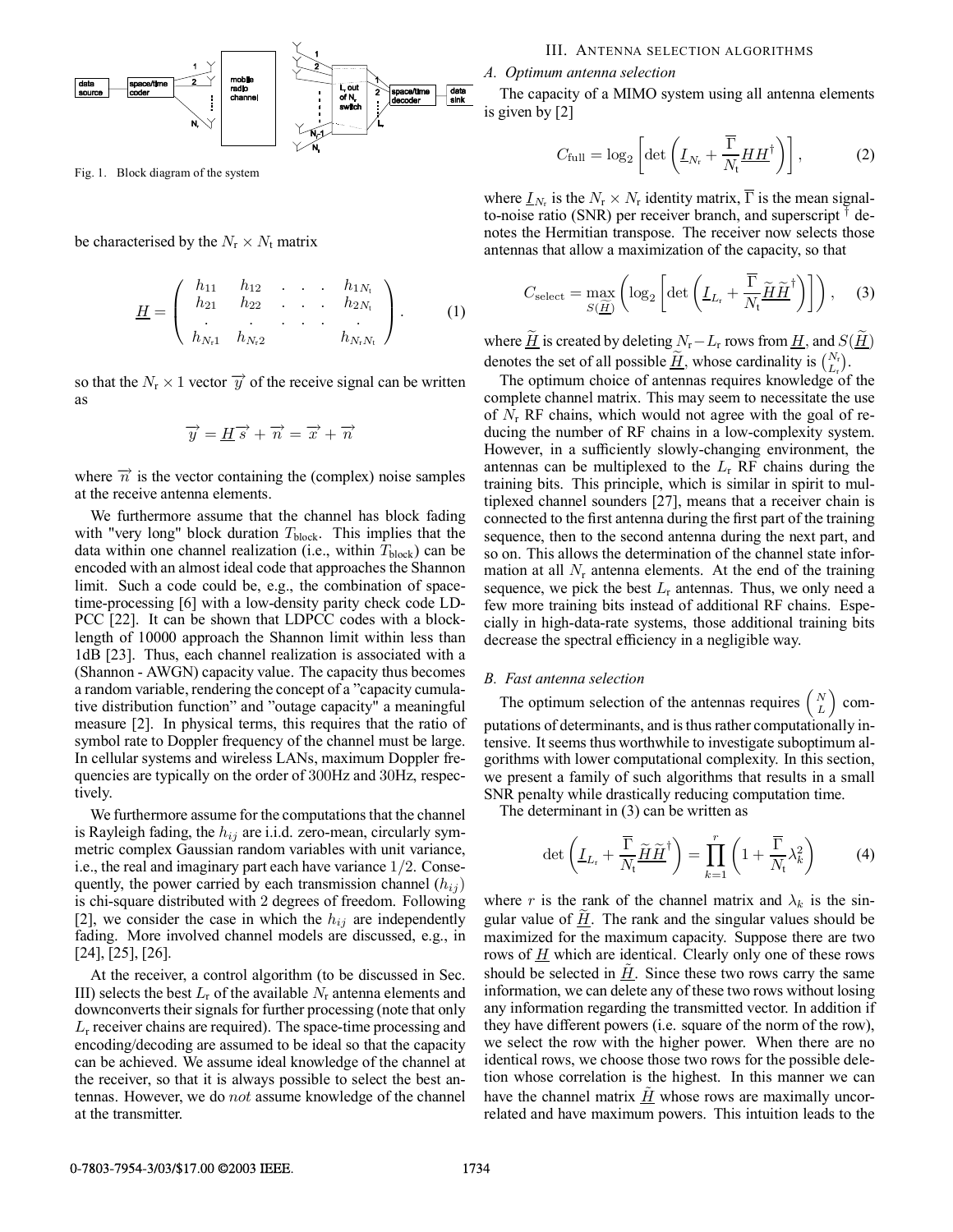following algorithm, which in the remainder of the paper will be called "Correlation Based Method (CBM)":

- 1) The channel vector  $h_k$  is defined as the k-th row of  $H$ , with k being an element of the set  $X = \{1, \dots N_r\}$
- 2) for all k and l,  $k > l$  compute the correlation  $\Xi(k, l)$ . The correlation  $\Xi(k,l)$  is defined as  $\Xi(k,l) = |\langle h_k, h_l \rangle|$ where  $\langle a, b \rangle$  represents an inner product between vector  $a$  and  $b$ .
- 3) Loop
	- a) choose the k and l (with  $k, l \in X, k > l$ ) that give the largest  $\Xi(k,l)$ . If  $||h_k||^2 > ||h_l||^2$ , eliminate  $h_l$ , otherwise eliminate  $h_k$ .
	- b) delete  $l$  (or k) from X
	- c) goto Loop until  $N_r L_r$  rows are eliminated.

The CBM does not require knowledge of the SNR value and is based on the correlation of the rows of the channel matrix  $\langle h_k h_l^* \rangle$ , which is approximated by the correlation of the noisy estimates  $E\{y_k y_l^*\}.$ 

As an alternative method when the SNR is available, we suggest to use the mutual information between  $y_k$  and  $y_l$ . The zero valued mutual information means the  $k$ -th receive antenna output  $y_k$  and the *l*-th output  $y_l$  carry totally different information. This occurs when the corresponding channel vectors  $h_k$  and  $h_l$ are orthogonal. On the other hand when the mutual information between  $y_k$  and  $y_l$  has maximum value,  $y_k$  and  $y_l$  carry the same information so that we can delete one of them. The mutual information is defined as [28]

$$
I(y_k; y_l) = G(y_k) + G(y_l) - G(y_k, y_l). \tag{5}
$$

where  $G$  denotes the entropy (we deviate from the usual entropy notation H to avoid confusion with the channel matrix  $H$ ).

In the MIMO system the mutual information can be written as

$$
I(y_k; y_l)
$$
\n
$$
= \log \frac{\left(\|h_k\|^2 \frac{\overline{\Gamma}}{N_t} + 1\right) \left(\|h_l\|^2 \frac{\overline{\Gamma}}{N_t} + 1\right)}{\left(\|h_k\|^2 \frac{\overline{\Gamma}}{N_t} + 1\right) \left(\|h_l\|^2 \frac{\overline{\Gamma}}{N_t} + 1\right) - |\langle h_k, h_l \rangle|^2 \frac{\overline{\Gamma}^2}{N_t^2}}.
$$
\n(6)

Since the mutual information is bounded as follows

$$
0 \le I(y_k; y_l) \le \min\left(G(y_k), G(y_l)\right),\tag{7}
$$

we define the normalized mutual information

$$
I_0(y_k; y_l) = \frac{I(y_k; y_l)}{\min(G(y_k), G(y_l))}
$$
\n
$$
(8)
$$

as a measure of how close the two random variables are. The entropy calculation of  $y_k$  requires both the signal and noise power whereas the mutual information needs the SNR only. This can be overcome as follows. The scaling of  $y_k$  to  $c \cdot y_k$ , where the non-zero real number  $c$  is chosen in a way that the noise variance is equal to one, will not change the order of the normalized mutual information. Clearly, the scaling does not change the mutual information while the entropy of  $c \cdot y_k$  becomes

$$
G(c \cdot y_k) = \log \left( c^2 \pi e \left( \|h_k\|^2 \frac{P}{N_t} + \sigma^2 \right) \right) \tag{9}
$$

$$
= \log \left( \|h_k\|^2 \frac{\overline{\Gamma}}{N_t} + 1 \right)
$$

where  $c = 1/\sqrt{\pi e \sigma^2}$  and  $P = \overline{\Gamma} \sigma^2$  represents signal power. Now redefine the normalized mutual information as

$$
I_0(y_k; y_l) = \frac{I(c \cdot y_k; c \cdot y_l)}{\min\left(G(c \cdot y_k), G(c \cdot y_l)\right)}.
$$
 (10)

Then, the normalized mutual information becomes

$$
I_0(y_k; y_l) = \frac{I(y_k; y_l)}{\min\left(\log\left(\left\|h_k\right\|^2 \frac{\overline{\Gamma}}{N_t} + 1\right), \log\left(\left\|h_l\right\|^2 \frac{\overline{\Gamma}}{N_t} + 1\right)\right)}.
$$

We can also apply the mutual information based technique to  $x_k$ , which is the signal component of  $y_k$ , in order to avoid requiring the SNR value. Then, the mutual information between the data component  $x_k$  and  $x_l$  is

$$
I(x_k; x_l) = \log \frac{\|h_k\|^2 \, \|h_l\|^2}{\|h_k\|^2 \, \|h_l\|^2 - |\langle h_k, h_l \rangle|^2}.
$$
 (12)

Similarly, we can define the normalized mutual information as

$$
I_{0}(x_{k};x_{l}) = \frac{I(c \cdot x_{k};c \cdot x_{l})}{\min(G(c \cdot x_{k}),G(c \cdot x_{l}))}
$$
\n
$$
= \frac{I(x_{k};x_{l})}{\min(\log ||h_{k}||^{2},\log ||h_{l}||^{2})}.
$$
\n(13)

The antenna selection algorithms based on mutual information then have a similar program structure as the one based on correlation (CBM); we just replace  $\Xi$  by  $I_0$  as defined in (11) (henceforth referred to as MIBM) or (13) (MIBM2).

# *C. The frequency-selective case*

We next consider the case where the channel is frequencyselective. In that case, the use of OFDM (orthogonal frequency division multiplexing) is optimum. In MIMO OFDM with  $N_s$ subcarriers, the channel matrix can be modeled as a block diagonal matrix

$$
\underline{H} = \left[ \begin{array}{cccc} \underline{H}(1) & 0 & \cdots & 0 \\ 0 & \underline{H}(2) & 0 & \vdots \\ \vdots & 0 & \ddots & 0 \\ 0 & \cdots & 0 & \underline{H}(N_s) \end{array} \right] \tag{14}
$$

where  $\underline{H}(n)$  represents the channel matrix at subcarrier n. The normalized capacity (capacity per tone) becomes

$$
C = \frac{1}{N_s} \sum_{n=1}^{N_s} \log_2 \left[ \det \left( \underline{I}_{N_\text{r}} + \frac{\overline{\Gamma}}{N_\text{t}} \underline{H}(n) \underline{H}(n)^\dagger \right) \right]
$$
 (15)

In the correlation based methods, the correlation is averaged over the subcarriers

$$
\Xi(k,l) = \frac{1}{N_s} \left| \sum_{n=1}^{N_s} \left\langle h_k(n), h_l(n) \right\rangle \right| \tag{16}
$$

where  $h_k(n)$  is the k-th row vector of the matrix  $H(n)$ .

Defining the received vector at k-th receive antenna as  $y_k =$  $y_k(1)$   $y_k(2)$   $\cdots$   $y_k(N_s)$   $\big|_1^T$  where  $y_k(n)$  is k-th receive antenna output at  $n$ -th subcarrier, the mutual information in MIMO OFDM becomes

$$
I(y_k; y_l) = G(y_k) + G(y_l) - G(y_k, y_l)
$$
 (17)

#### 0-7803-7954-3/03/\$17.00 © 2003 IEEE. 1735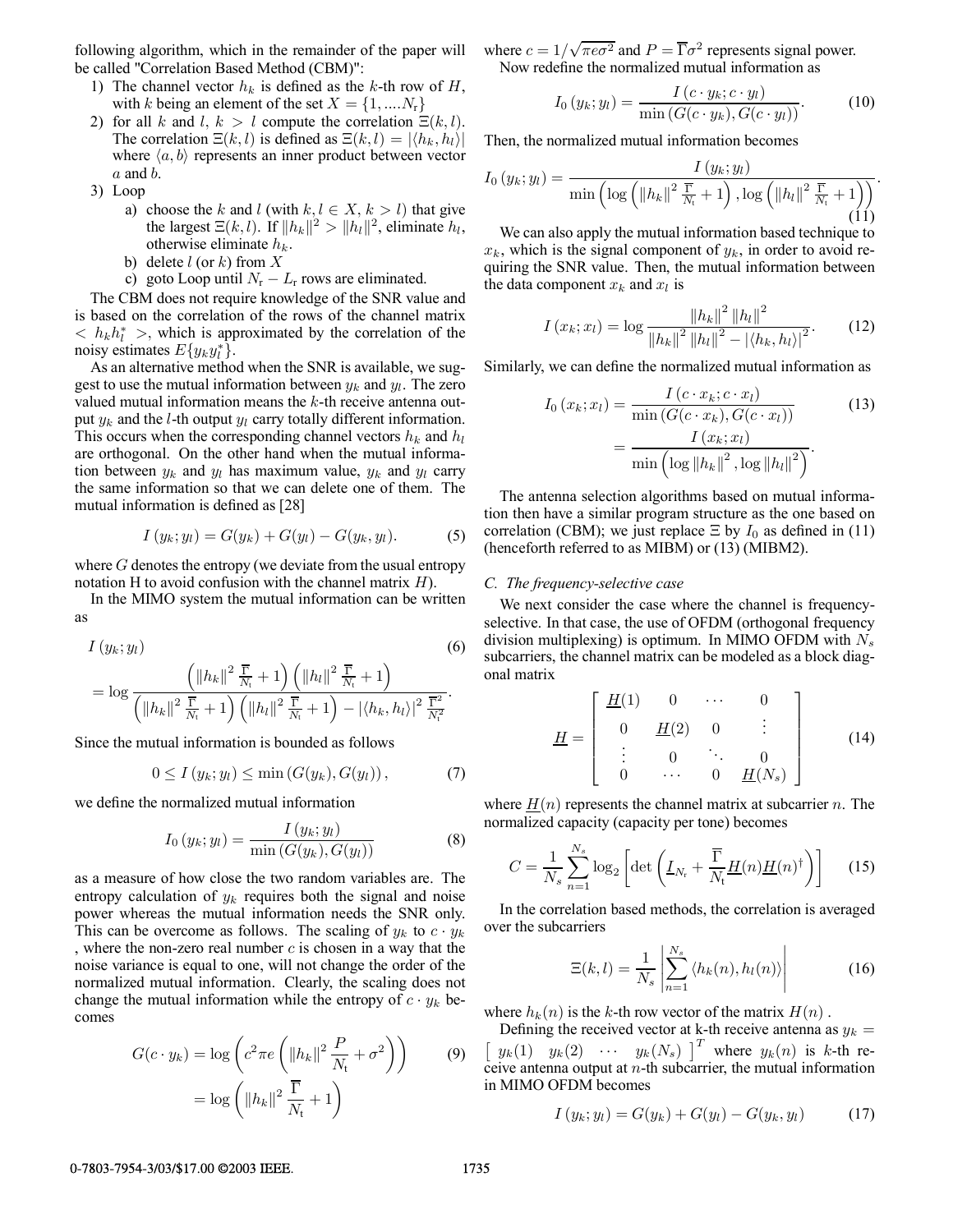

Fig. 2. Cdf of the capacity of a system with  $N_r = 8$ ,  $N_t = 3$ . Selection of antenna by capacity criterion (solid) and by power criterion (dashed).

The block diagonal property of the channel matrix leads to the following expression for the mutual information

$$
I(y_k; y_l) = \frac{1}{N_s} \sum_{n=1}^{N_s} G(y_k(n)) + G(y_l(n)) - G(y_k(n), y_l(n)).
$$
\n(18)

Hence, the mutual information based techniques are modified to use the following normalized mutual information

$$
I_0(y_k; y_l)
$$
\n
$$
= \frac{\sum_{n} I(y_k(n); y_l(n))}{\min \left( \sum_{n} G(c \cdot y_k(n)), \sum_{n} G(c \cdot y_l(n)) \right)}.
$$
\n(19)

## IV. RESULTS

In this section, we evaluate the capacity as obtained with our selection algorithm, as well as that obtained by exhaustive search, for practical system parameters. For the computer experiments (Monte Carlo simulations), we created random realizations of mobile radio channels. For the exhaustive search, we create a complete set  $S(H)$  of all possible matrices  $H$  by eliminating all possible permutations of  $N_r - L_r$  rows from the matrix realization  $\underline{H}$ . For each of the  $\underline{H}$ , we compute the capacity by (3), and select the largest capacity from the set.

Figure 2 shows the performance of a power-based selection algorithm [11]. The receive antennas with the largest received powers (for a given channel realization) are selected. The figure shows the results for  $N_r = 8$ ,  $N_t = 3$ .  $\overline{\Gamma} = 20$ dB. We see that this algorithm leads to a considerable loss in performance for small values of  $L_r$ . Especially, the outage capacity for low outage values is small.

The performance of our new fast antenna selection algorithms is detailed in Figures 3 and 4. Again, the number of transmit and receive antennas is  $N_t = 3$  and  $N_r = 8$ , respectively; each algorithm uses  $L_r = 3$ . Among the fast algorithms, the mutual information based methods outperform the correlation-based technique. Assuming that ideal coding is employed, the FER (frame error rate) is shown in Figure 5 when the bandwidth efficiency is 15 bits/s/Hz, i.e., this figure plots the probability that the capacity is smaller than 15bit/s/Hz. The worst selection has 10 dB loss at 10−<sup>3</sup> FER. The MIBM has about 2 dB loss while the correlation based method exhibits around 6 dB loss. The performance of the fast algorithm MIBM2 is comparable to that of the MIBM at high FER. The



Fig. 3. Outage Probabilities of fast algorithms,  $N_r = 8$ ,  $N_t = L_r = 3$ ,  $SNR=10$  dB.



Fig. 4. Outage Probabilities of fast algorithms,  $N_r = 8$ ,  $N_t = L_r = 3$ ,  $SNR=30$  dB.

|                                               |  |       |  |         | $- -$ CBM<br>$-$ MIBM<br>$+$ MIBM2 | **** Best Selection<br>--- Worst Selection<br>- Random Selection |  |
|-----------------------------------------------|--|-------|--|---------|------------------------------------|------------------------------------------------------------------|--|
|                                               |  |       |  |         |                                    |                                                                  |  |
|                                               |  |       |  |         |                                    |                                                                  |  |
| FER or Pr(Capacity<15(bps#12)]<br>0<br>0<br>0 |  |       |  |         |                                    |                                                                  |  |
|                                               |  |       |  |         |                                    |                                                                  |  |
|                                               |  | <br>. |  | <br>. 6 |                                    |                                                                  |  |
|                                               |  |       |  |         |                                    |                                                                  |  |
|                                               |  |       |  |         |                                    |                                                                  |  |

Fig. 5. FER comparison,  $N_r = 8$ ,  $N_t = L_r = 3$ .



Fig. 6. Outage Probability in MIMO OFDM ( $N_s = 64$ ,  $T_d/T = 1/4$ ,  $\tau_d/T_d = 1/4$ , exponential distribution, 6 receive, 2 transmit antennas, select 2 antennas out of 6); SNR=10 dB.